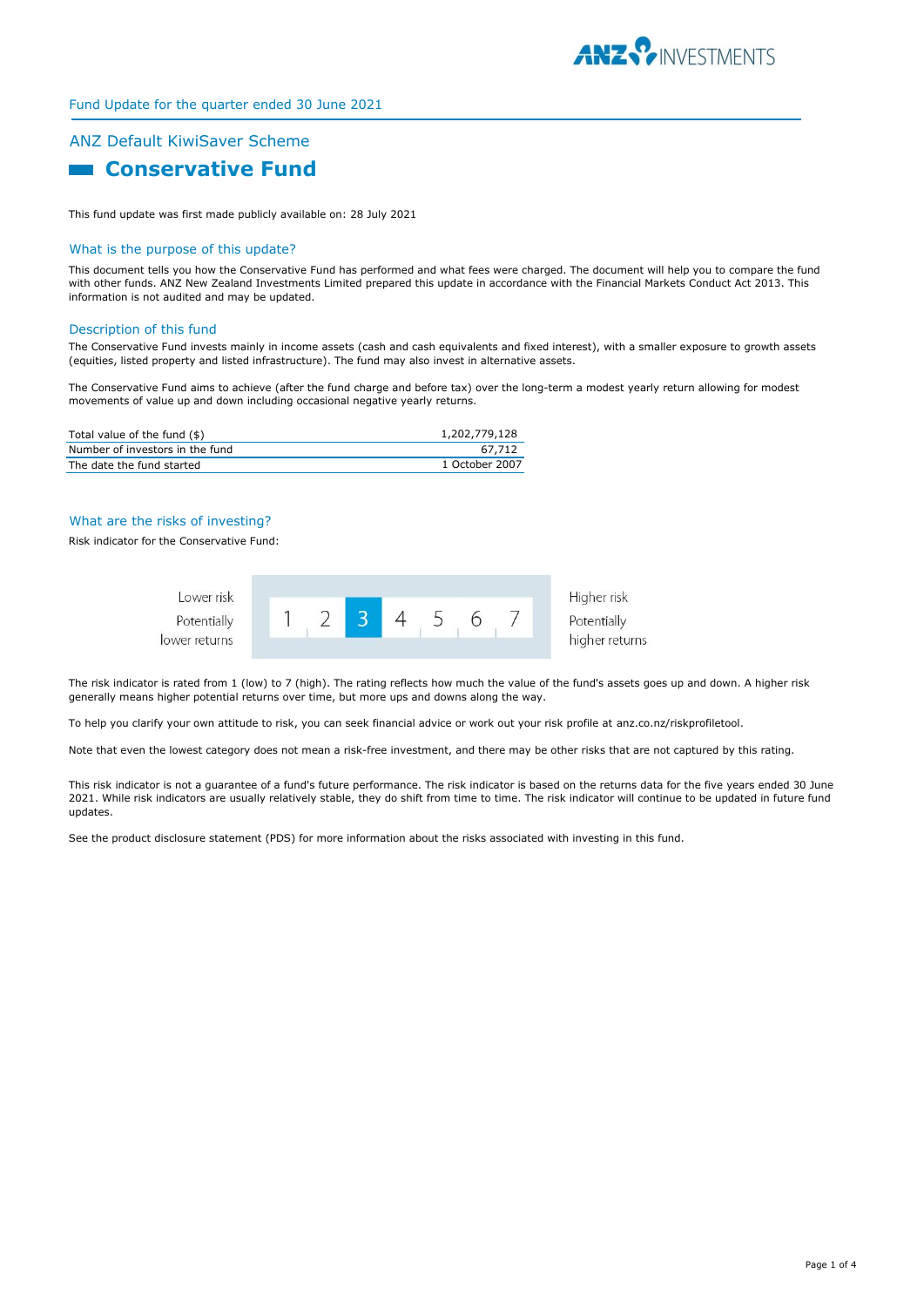#### How has the fund performed?

|                                               | Average over past<br>five years | Past year |
|-----------------------------------------------|---------------------------------|-----------|
| <b>Annual return</b>                          |                                 |           |
| (after deductions for charges and tax)        | $4.14\%$                        | 5.89%     |
| Annual return                                 |                                 |           |
| (after deductions for charges but before tax) | 5.07%                           | 6.34%     |
| Market index annual return                    |                                 |           |
| (reflects no deduction for charges and tax)   | 4.95%                           | 5.03%     |

The market index annual return is calculated using the target investment mix and the indices of each asset class. The composition of the market index for this fund changed effective 28 June 2021 due to a change in the target investment mix and the underlying index for the international fixed interest asset class.

Additional information about the market index is available in the statement of investment policy and objectives on the offer register at www.discloseregister.companiesoffice.govt.nz.

#### 4.33% 6.57% 3.51% 8.84% 3.44% 2.83% 3.07% 4.35% 2.27% 7.28% 4.77% 7.31% 8.08% 4.51% 11.58% 5.27% 4.05% 4.54% 6.03% 2.85% 7.79% 6.19% 0% 2% 4% 6% 8% 10% 12% 31/03/2012 31/03/2013 31/03/2014 31/03/2015 31/03/2016 31/03/2017 31/03/2018 31/03/2019 31/03/2020 31/03/2021 . Average **Annual return** Fund annual return (after deductions for fund charges and tax) Market index annual return (reflects no deduction for fund charges and tax) annual return for the last 10 years

#### **Annual return graph**

This shows the return after fund charges and tax for each of the last 10 years ending 31 March. The last bar shows the average annual return for the last 10 years, up to 30 June 2021.

**Important:** This does not tell you how the fund will perform in the future.

Returns in this update are after tax at the highest prescribed investor rate (PIR) of tax for an individual New Zealand resident. Your tax may be lower.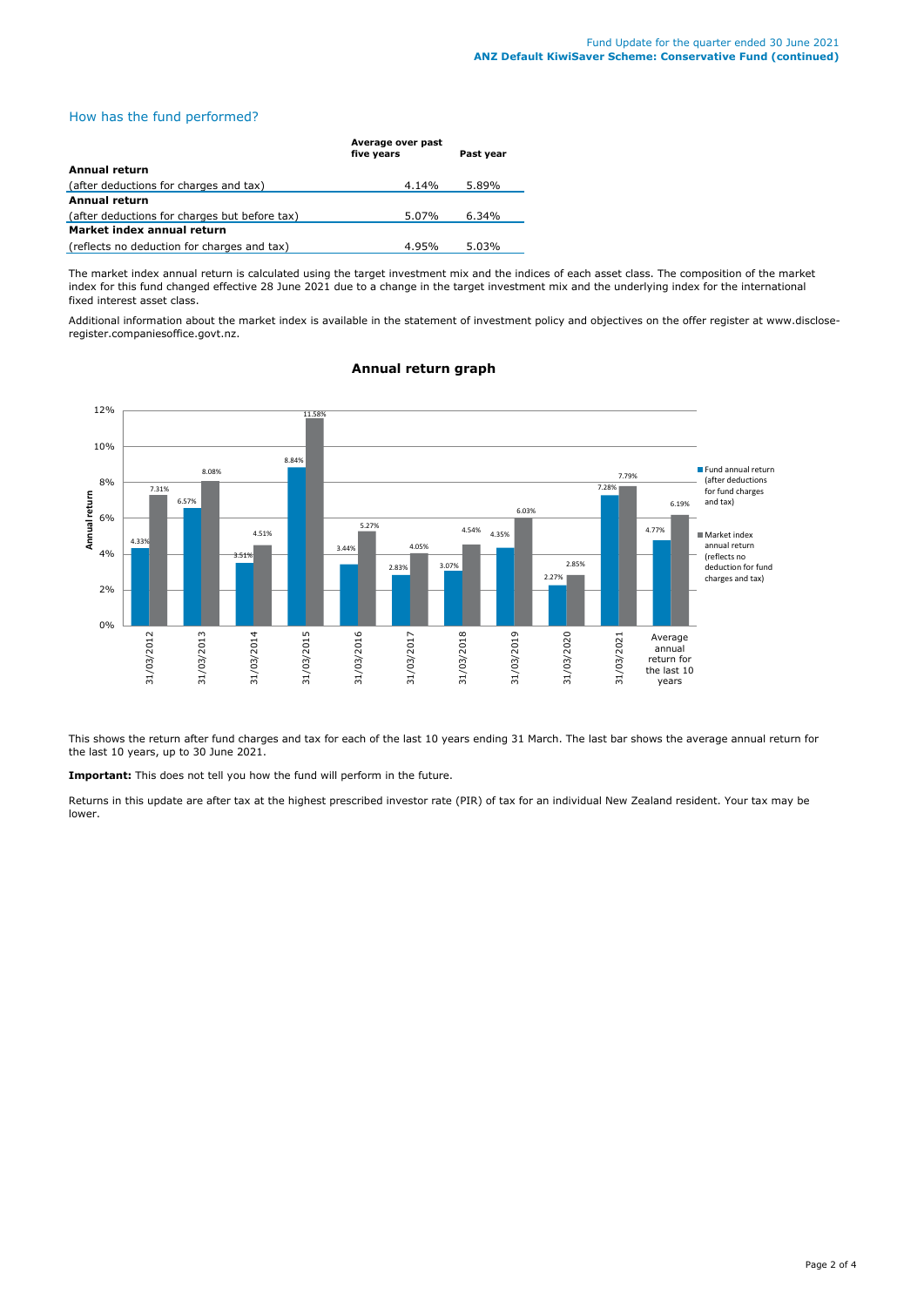### What fees are investors charged?

Investors in the Conservative Fund are charged fund charges. In the year to 31 March 2021 these were:

|                                             | % of net asset value          |
|---------------------------------------------|-------------------------------|
| Total fund charges <sup>1</sup>             | 0.45%                         |
| Which are made up of:                       |                               |
| Total management and administration charges | 0.45%                         |
| Including:                                  |                               |
| Manager's basic fee                         | 0.38%                         |
| Other management and administration charges | 0.07%                         |
| Total performance based fees                | 0.00%                         |
|                                             | Dollar amount per<br>investor |
| <b>Other charges</b>                        |                               |
| Membership fee <sup>2</sup>                 | \$18                          |

Investors are not currently charged individual action fees for specific actions or decisions (for example, for withdrawing from or switching funds). See the PDS for more information about Scheme fees.

Small differences in fees and charges can have a big impact on your investment over the long term.

#### Example of how this applies to an investor

Sarah had \$10,000 in the fund at the start of the year and did not make any further contributions. At the end of the year, Sarah received a return after fund charges were deducted of \$589 (that is 5.89% of her inital \$10,000). Sarah also paid \$18 in other charges. This gives Sarah a total gain after tax of \$571 for the year.

#### What does the fund invest in?

**Actual investment mix<sup>3</sup> Target investment mix<sup>3</sup>**

This shows the types of assets that the fund invests in. This shows the mix of assets that the fund generally intends to invest in.